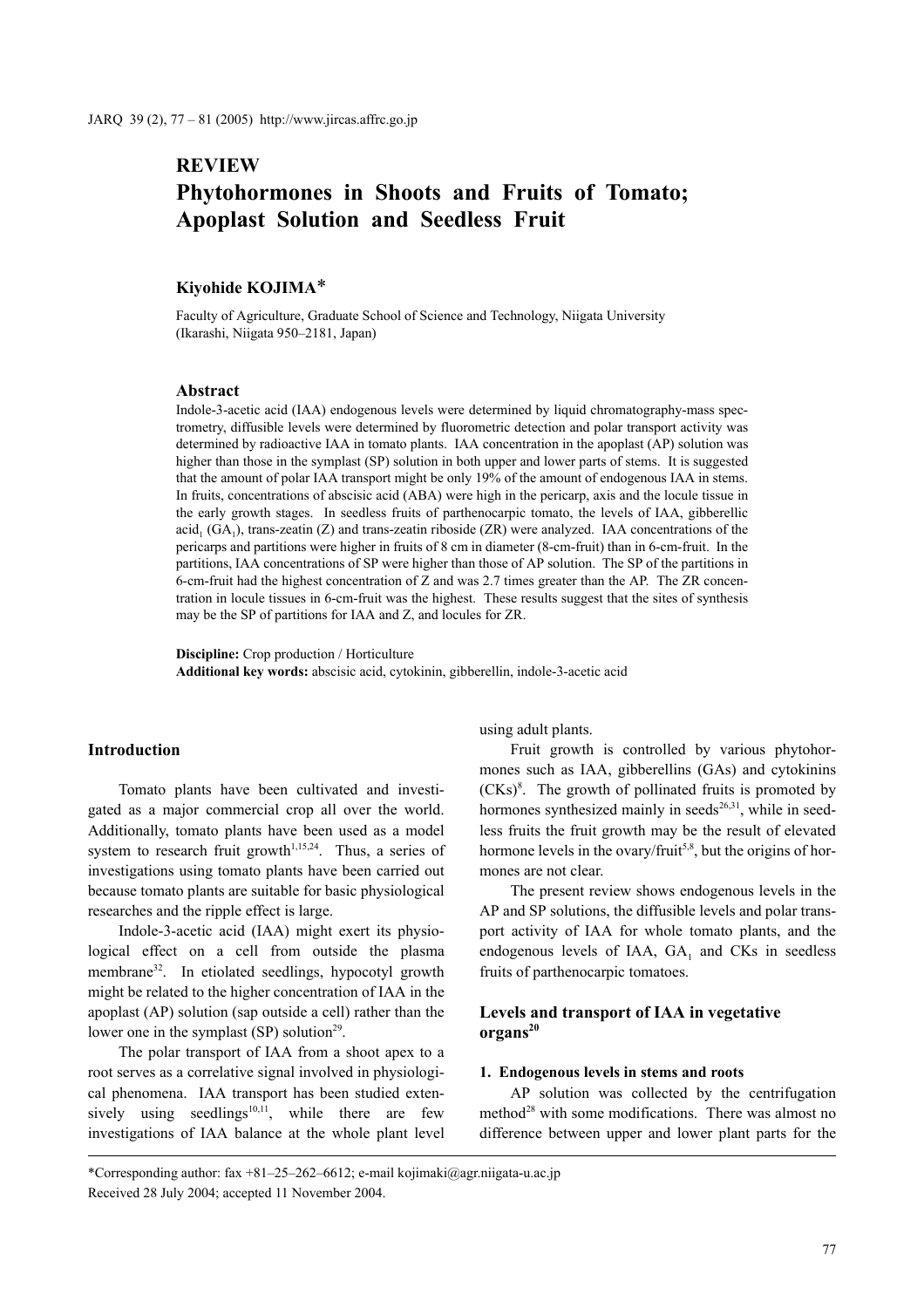| (1) Definition<br>of parts <sup>a)</sup>      | (2) Contents of                  | $(3)$ Cross<br>area<br>(cm <sup>2</sup> ) | $(4)$ Weight      |                            | $(5)$ Endogenous <sup>b)</sup>  |                       | $(6)$ Diffusible <sup>c)</sup>        |                                        |
|-----------------------------------------------|----------------------------------|-------------------------------------------|-------------------|----------------------------|---------------------------------|-----------------------|---------------------------------------|----------------------------------------|
|                                               | <b>IAA</b> analyses              |                                           | $(g/\text{stem})$ | Amount                     | Conc.<br>(pmol/stem) (pmol/gFW) | Stem<br>(pmol/stem/h) | Leaf<br>(pmol/stem/h)<br>[pmol/gFW/h] | activity $\mathbf{d}$<br>(pmol/stem/h) |
| Apex part<br>$[10 \text{ cm}]$                | Diffusible                       |                                           | 15.9              |                            |                                 | $2.6 \pm 0.6$         |                                       |                                        |
| Upper part [39 cm]<br>2.5 cm $\rightarrow$ 22 | Endogenous<br>Transport activity | $0.78 \pm 0.12$                           | 27.8              | (AP)<br>170<br>1.1<br>(SP) | 150                             |                       | 1.82                                  | $4.6\,\pm\,0.9$                        |
|                                               |                                  |                                           | $L_{17.1}$        | 1,300                      | 75                              |                       | [0.15]                                |                                        |
| Middle part [39 cm]                           | Discard                          |                                           |                   |                            |                                 |                       |                                       |                                        |
| 20 cm $\rightarrow$                           | Diffusible                       |                                           | 34.8              |                            |                                 | $7.7 \pm 1.3$         | 0.23                                  |                                        |
|                                               | Discard                          |                                           |                   |                            |                                 |                       | [0.01]                                |                                        |
| Lower part [39 cm]                            | Endogenous                       |                                           |                   | (AP)                       |                                 |                       |                                       |                                        |
| 2.5 cm $-$                                    | Transport activity               | $0.96 \pm 0.18$                           | 29.9              | $\frac{1.2}{(SP)}$<br>360  | 300                             |                       | 0.10                                  | $2.9 \pm 0.5$                          |
|                                               |                                  |                                           |                   | 15.4<br>1,100              | 72                              |                       | [0.01]                                |                                        |
| $[10 \text{ cm}]$                             | Discard                          |                                           |                   |                            |                                 |                       |                                       |                                        |
|                                               | [Root]                           |                                           |                   |                            |                                 |                       |                                       |                                        |
|                                               |                                  | Lateral root                              | 5.0               | 600                        | 120                             |                       |                                       |                                        |
|                                               | Main root                        |                                           | 10.2              | 560                        | 55                              |                       |                                       |                                        |

#### **Fig. 1. Endogenous IAA levels, diffusible IAA levels, and transport activity of IAA in vegetative organs of tomato** Plants 3 month after seeding were sampled. Mean height of main stem was  $137 \pm 6$  cm (n = 8).

a): The sections (36.5 cm long on the average) of upper and lower parts of tomato stems were sampled.

- b): The AP and SP solutions were collected by the centrifugation method. Endogenous IAA levels were determined by LC-MS using  ${}^{13}C_6$ -IAA<sup>19</sup>.
- c): Diffusible IAA levels in leaves of each part of the plant were estimated on the basis of fresh weight of total leaves. The water including diffusible IAA was collected after incubation for 3 h (stem) and 24 h (leaf). Diffusible IAA levels were analyzed by an HPLC system with a fluorometric detector using IPA. Data are means  $\pm$  SE (n = 8).
- d): Amount of radioactive IAA transported to basipetal end (1 cm long) of stem segments (2.5 cm long) was measured after incubation at 25°C for 24 h. Data are means  $\pm$  SE (n = 8). The data are expressed in pmol by changing dpm using the value of specific activity. Data from published report<sup>20</sup>.

calculated IAA concentrations in the SP solution (Fig. 1 (5)). On the other hand, IAA concentration in the AP solution of upper plant parts was half of that of lower parts. In adult plants, the presence of endogenous IAA in the AP solution was demonstrated for the first time in the report of Kojima et al.<sup>20</sup>. In seedlings, IAA concentration in the AP solution was higher than that in the SP solution<sup>29</sup>. In the tomato stem, IAA concentrations in the AP solution were also higher than those in the SP solution of both upper and lower plant parts (Fig. 1 (5)).

In main roots, the endogenous IAA concentration was twice of that in lateral roots (Fig. 1). Citrus seedlings of three cultivars ranged from 6 to 21 pmol/g fresh weight<sup>18</sup> in the IAA level of roots. IAA levels of tomato roots are higher than those of citrus roots.

## **2. The relationship between transport and endogenous IAA levels in shoots**

The level of polar IAA transport might join IAA from the apex part (2.6 pmol/h, Fig. 1 (6)), the leaves in the upper part (1.82 pmol/h) and the leaves in most of the middle part (0.23 pmol/h), which might correspond to the level of diffusible IAA from the middle plant parts (7.7 pmol/h). The difference in the level may be transported from the flower trusses.

The actual diffusible level (corresponds to intensity $14$ ) of IAA from the middle part of the stem was 7.7 pmol/h (Fig. 1 (6)). On the other hand, the amount of endogenous IAA per stem (36.5 cm long) was 1,500 pmol in both upper and lower parts (Fig. 1 (5)). If all IAA is mobile and transport velocity is 1 cm/h in the tomato stem, the intensity of IAA transport is calculated to be 41 pmol/h  $(1,500 \text{ pmol}/36.5 \text{ cm})$ , suggesting that the amount of mobile IAA might be only 19% (7.7/41  $\times$ 100) of the amount of endogenous IAA present in the stem.

#### **3. Polar transport capacity in stems**

A sufficient amount of radioactive IAA was supplied to the samples and then IAA transport activity was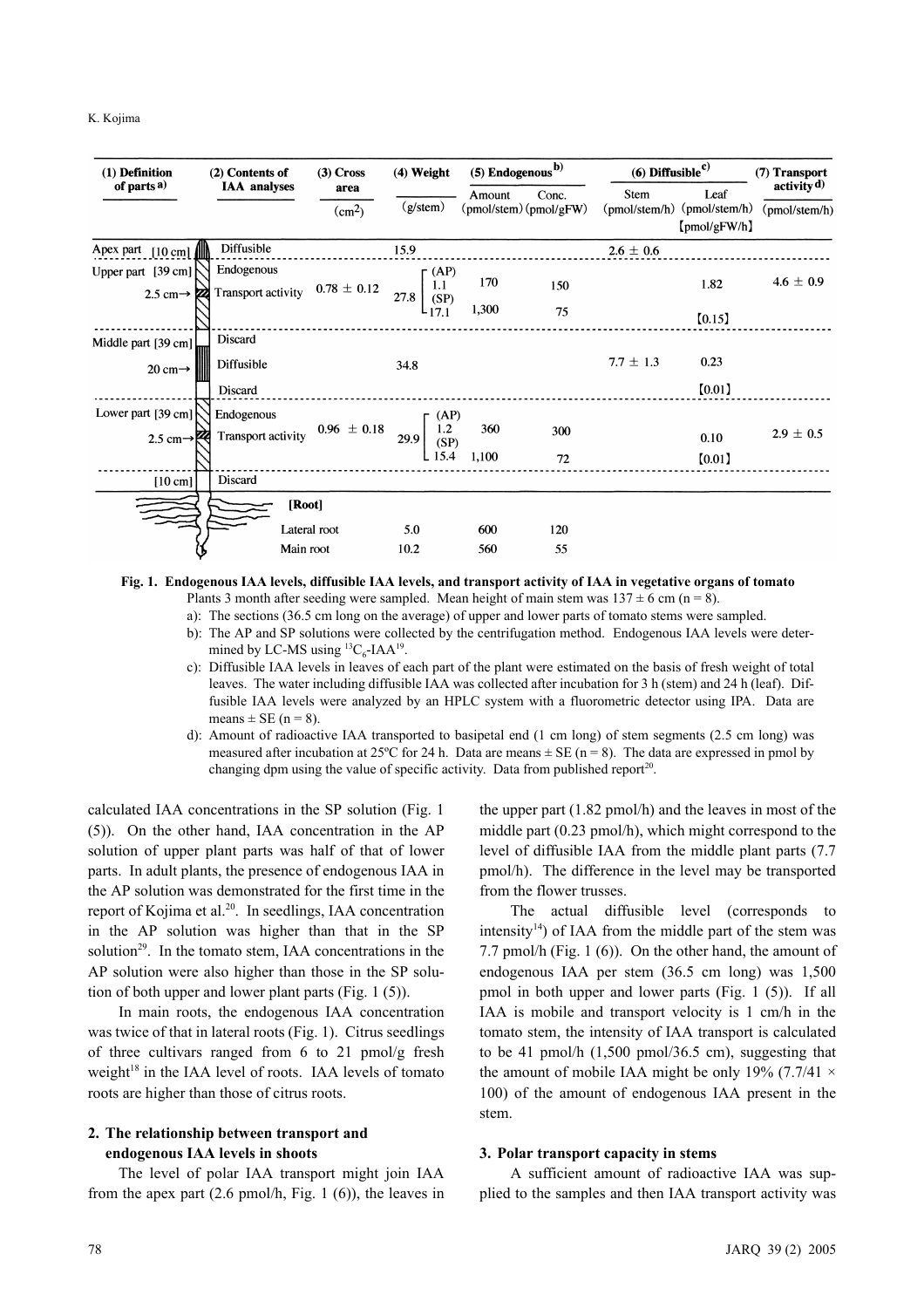

**Fig. 2. Changes in IAA concentration (left) and ABA concentration (right) by fresh weight of tomato fruit parts** Fruit-set was induced by pollination + 4-CPA treatment. Locule tissue includes the seeds. Means of three determinations and their SE are shown. The population of fruits used in this study reached full size ca. 60 DAF. Data from published reports $15,16$ .

assayed. We had anticipated that apex parts of stems might not produce enough IAA in early winter season and therefore the amount of endogenous IAA in stems might be lower than the capacity of IAA transport.

IAA transport activity was assayed according to the method of Okada et al.<sup>27</sup> with some modifications. IAA transport activity was calculated to be 4.4 pmol/h (110 pmol/24 h, Fig. 1 (7)). IAA transport activity was assayed during a 24 h period in this study. In sections from carnation stems, the amount of IAA transported from 8 to 24 h was less than 10% of that transported during the first 8 h period<sup>9</sup>. Our estimated value by radioactive IAA may be lower than the true value. Thus, the level of IAA transport activity may be almost the same level as that of diffusible IAA (7.7 pmol/h, Fig. 1 (6)). IAA may be transported at full transport capacity at the time of sampling. This is probably the limiting factor for IAA transport of tomato stems rather than the synthesis in tops of plants.

Normal tomato plants showing weak apical dominance were used in this study. The concentration of auxin-like substances in the apical region of tomato mutants showing strong apical dominance was much higher than that of normal tomatoes $30$ . IAA transport capacity might be involved in determining the degree of apical dominance based on the application of radioactive IAA in tomato plants<sup>2</sup>.

## **Distribution of IAA and ABA in flowers**

#### **1. Endogenous IAA levels in flowers**

IAA concentration of a stamen was lowest in the bud 5 days before flowering (DBF), but highest in the flower 0 days after flowering  $(DAF)^{16}$ . Within a pollen grain, a macrospore made the first nuclear division between 6 and 3  $DBF<sup>12</sup>$ . The rapid increase of IAA in the stamen may be related to maturation of the pollen.

#### **2. Endogenous ABA levels in flowers**

Abscisic acid (ABA) was determined by a GC system equipped with an electron capture detector<sup>15,17</sup>. Pistils and calyxes maintained their ABA concentrations from 5 DBF to the day of flowering<sup>15</sup>. The ABA concentrations of stamens and petals at 5 DBF were higher, but had decreased to about one-sixth on the day of flowering.

#### **Distribution of phytohormones in fruits**

## **1. Changes of endogenous IAA and ABA levels within fruits**

(1) Changes of endogenous IAA levels within fruits<sup>16</sup>

Marked high concentrations of IAA in the axis and loculus of 3.4 g fruit (Fig. 2), which almost corresponds to the stage of highest relative growth rate<sup>25</sup>, may be related to the onset of fruit growth $13$ . The IAA concentrations in the pericarp were low throughout development. These results suggest that the expansion of the pericarp tissue is not directly caused by IAA, but indirectly caused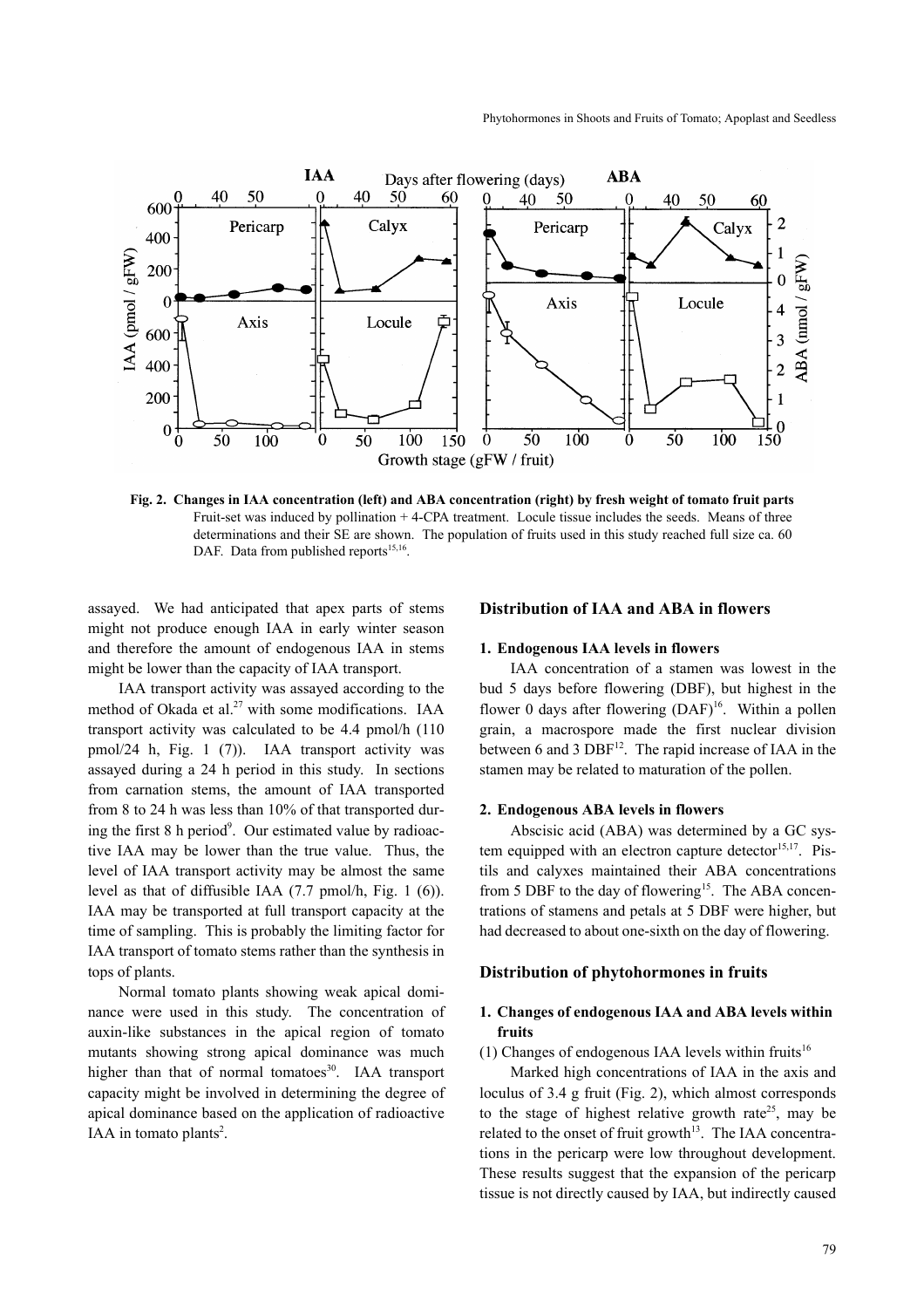|            | Pericarp |      |         |           | Partition |      |         |           | Locule  |      |
|------------|----------|------|---------|-----------|-----------|------|---------|-----------|---------|------|
|            |          | AP   |         | <b>SP</b> |           | AP   |         | <b>SP</b> |         |      |
|            | $6$ -cm  | 8-cm | $6$ -cm | 8-cm      | $6$ -cm   | 8-cm | $6$ -cm | 8-cm      | $6$ -cm | 8-cm |
| <b>IAA</b> | 23       | 49   | 21      | 43        | 16        | 31   | 38      | 45        | 13      | 12   |
| $GA_1$     | 2.8      | 0.6  | 8.3     | 2.2       | 11        | 8.2  | 12      | 3.9       | 13      | 8.5  |
| Ζ          | 1.3      | 1.1  | 1.4     | 0.77      | 1.7       | 0.5  | 4.6     | 0.72      | 2.5     | 0.28 |
| ZR         | 14       | 18   | 14      | 17        | 20        | 9.2  | 20      | 12        | 55      | 10   |

**Table 1. Phytohormone concentrations (pmol / gFW) of apoplast (AP) and symplast (SP) solutions from fruit parts**

\* AP and SP solutions were collected by the centrifugation method. Phytohormone levels were determined by LC-MS using internal standards. Data from published report<sup>21</sup>.

by sink activity produced by developing seeds $31$ . (2) Changes of endogenous ABA levels within fruits<sup>15</sup>

The axis region of tomato is rich in vascular bundles with phloem, from which assimilate may be unloaded for the young developing fruit. ABA concentrations of the pericarp, axis and locule tissue were very high in the early stage (ca. 19 DAF) (Fig. 2). If the theory of Brenner<sup>3</sup> is applied, ABA may stimulate phloem unloading in the axis and promote sink activity in pericarp and locule tissue during the high growth rate phase.

## **2. Endogenous IAA, GA and CKs in AP of parthenocarpic fruits**

The early growth of most fruits is divided into three phases<sup>8</sup>; ovary development, cell division, and cell expansion. In this study 6-cm-fruit corresponds to the middle of the cell expansion phase and 8-cm-fruit corresponds to the end of the cell expansion phase.

(1) Synthesis sites and roles for IAA

IAA may be mainly synthesized within cells of partitions during the expansion stage in parthenocarpic tomato fruits. In pollinated tomato fruits, IAA might be synthesized in the developing seeds, because those (including surrounding tissues) had the highest IAA concentration<sup>16,31</sup>. On the other hand, in parthenocarpic fruits the nucellar tissue of seed-like structures might produce the auxin necessary for growth<sup>7</sup>. However, in our study, in locules (including the seedlike structures), the IAA concentrations were lower than in pericarps and partitions (Table 1). In partitions, the SP solutions had higher IAA concentrations than the AP solutions. Moreover, in pericarps the AP solution in 8-cm-fruit had the highest concentration of IAA. Thus it is suggested that the SP of partitions might be the sites of IAA synthesis during the expansion stage and later the AP of pericarps might also participate.

(2) Roles and catabolization for  $GA<sub>1</sub>$ 

Gibberellic acid<sub>1</sub> (GA<sub>1</sub>) was identified, but GA<sub>4</sub>

could not be detected in either pollinated or parthenocarpic fruitlets of tomato, suggesting that the early-nonhydroxylation pathway might not function in tomato fruits<sup>22</sup>. Thus only  $GA_1$  levels as active GA were analyzed.

The major role of GAs in fruit growth might be the promotion of cell expansion<sup>6</sup>. The results in which the GA<sub>1</sub> concentrations detected in all parts of 6-cm-fruit (cell expansion phase) were higher than in 8-cm-fruit may support a major role for GAs in cell expansion (Table 1).

In the AP of pericarps, there might be a mechanism for decreasing  $GA_1$ .  $GA_1$  could be transported considerably from SP to AP through the cell membrane because of the lipophilic property of  $GA_1^4$ . However, in pericarps, the  $GA_1$  concentrations in the AP solution were one-third those in the SP solution in both 6- and 8-cmfruit (Table 1).

(3) Synthesis sites and roles for CKs

The synthesis of trans-zeatin (Z) may occur mainly in the SP of partitions in parthenocarpic tomato fruits, because in 6-cm-fruit, its Z concentration was the highest of all the plant parts analyzed (Table 1). Additionally, the high permeability of benzyladenine from SP to AP through the cell membrane<sup>23</sup> also suggests a high rate of Z synthesis within cells.

### **Conclusion**

The series of investigations using tomato plants have presented various knowledge of phytohormones. In shoots, it is shown that the IAA concentration in the AP solution is higher than that in the SP solution. In parthenocarpic fruits, it is suggested that synthesis sites may partition cells for IAA and trans-zeatin. This knowledge may lead to progress in cultivation methods and breeding of tomato plants.